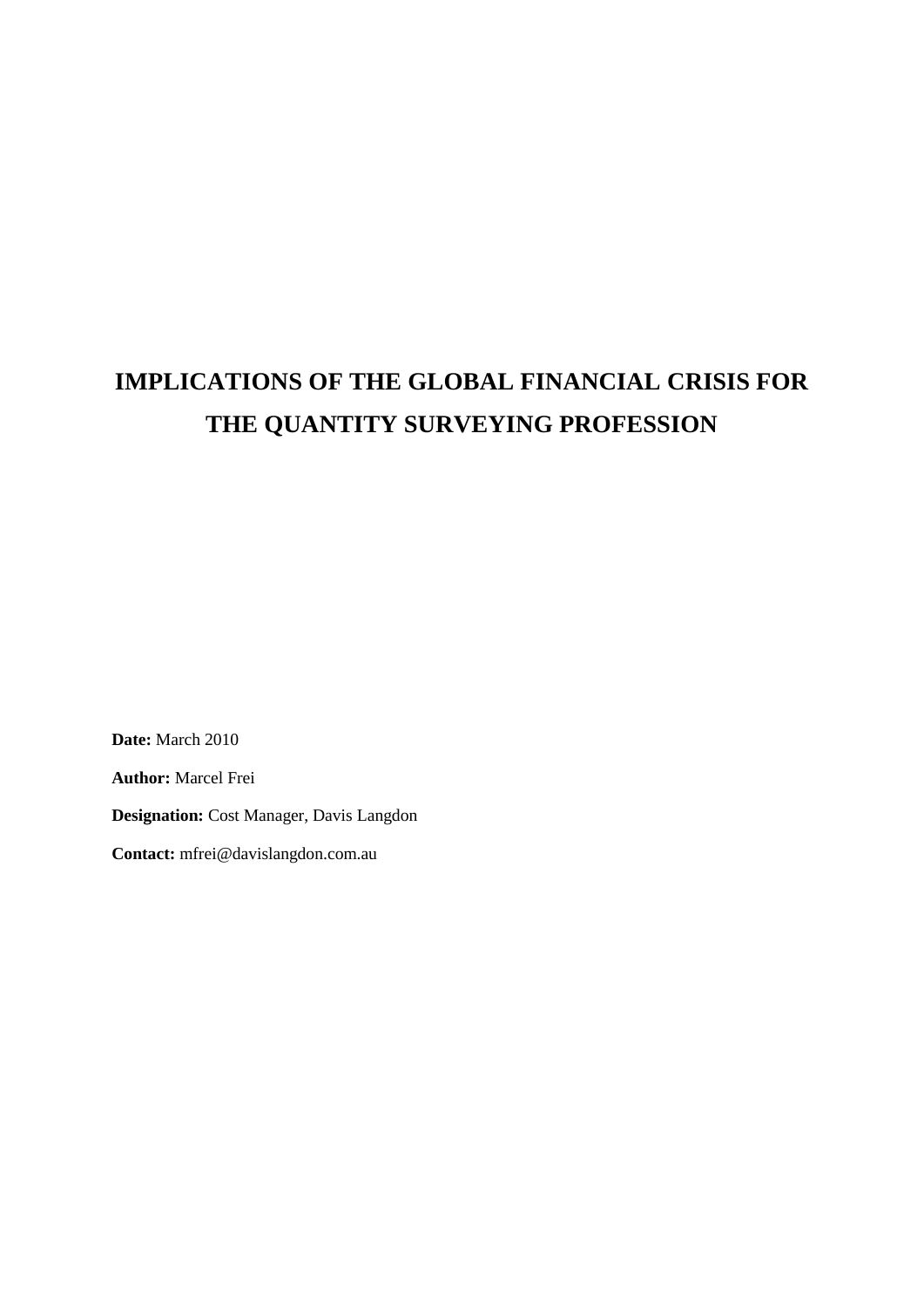## **IMPLICATIONS OF THE GLOBAL FINANCIAL CRISIS FOR THE QUANTITY SURVEYING PROFESSION**

## **Abstract**

The global financial crisis has had devastating effects on the international construction market and the quantity surveyors operating in it. In order to remain relevant, globally competitive and successful, quantity surveyors must now more than ever scan their business landscape in order to discern and adapt to imminent changes to their professional practice.

The paper discusses the implications of the global financial crisis through late 2008 and 2009 for the construction industry in general and the quantity surveying profession in particular. The collapse of the American sub-prime mortgage market and the ensuing repercussions are traced through the global economy. The rapid exhaustion of short term debt followed by plunges in shares and property values, leading to a near synchronised global downturn in construction activity is observed.

The effects of the crisis on the Australian construction industry are explored. Sector specific variations are discussed and the variances in private and public property sectors are highlighted. Quantity surveyors have experienced a number of resultant changes to their business landscape. Other than the fall in demand for construction related services, the complex economic environment has presented a number of threats and opportunities. Quantity surveying organisations are urged rethink international ties in line with emerging international centres of economic significance. The need for organisations to diversify their service offering is highlighted. The profession is urged to remember to drive for innovation and to proactively seek out and exploit avenues for adding real value for clients. The importance of retaining the right skills and experience in anticipation of economic recovery is reiterated. Finally, the renewed argument for the development of international best practice standards is summarised.

**Keywords:** *quantity surveying profession, global financial crisis, Australia*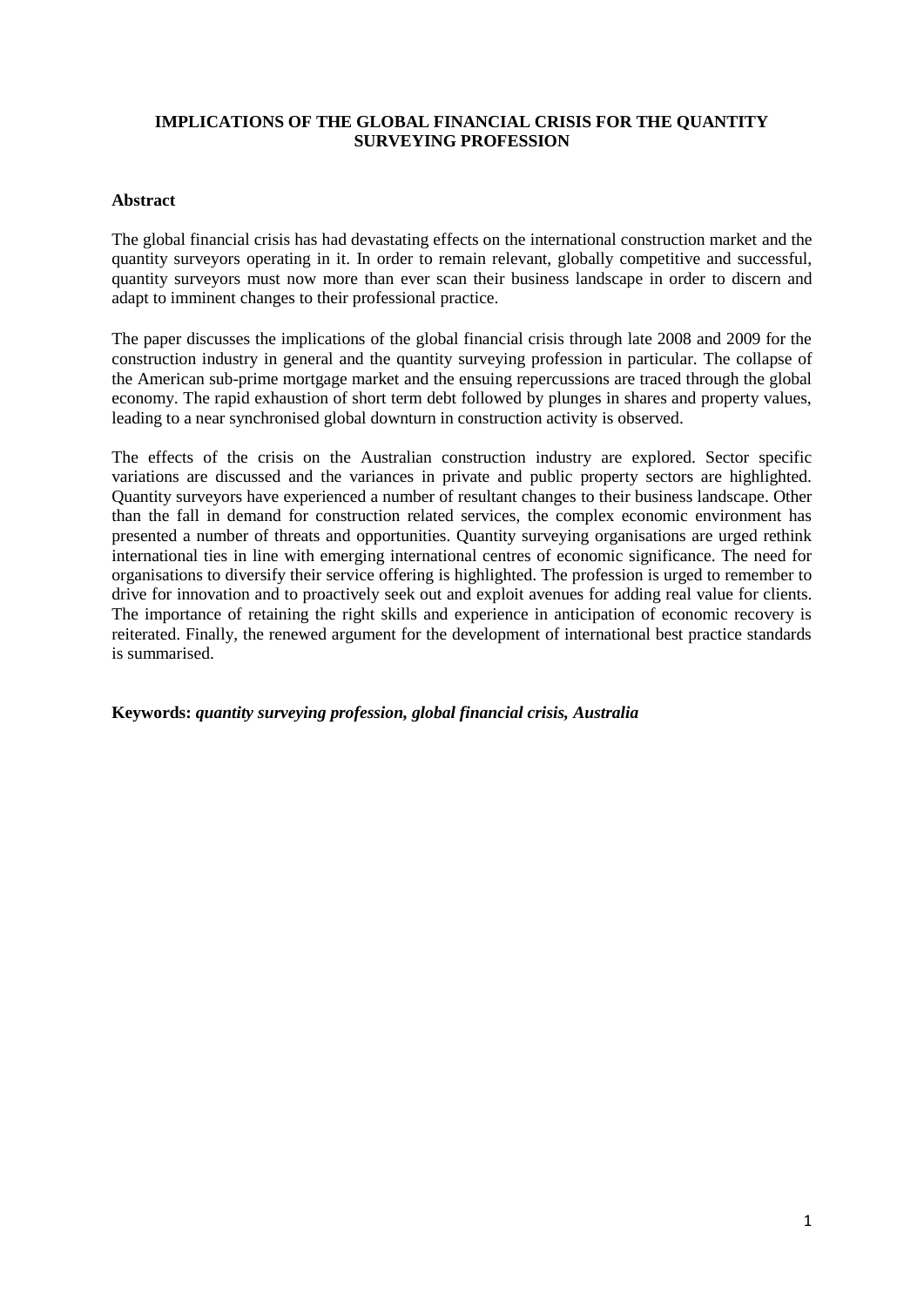## **IMPLICATIONS OF THE GLOBAL FINANCIAL CRISIS FOR THE QUANTITY SURVEYING PROFESSION**

## **Introduction**

The global financial crisis (GFC) has had devastating effects on the international construction market and the quantity surveyors operating in it<sup>[1]</sup>. Whilst the Australian economy has remained surprisingly resilient throughout the crisis, the major industries including construction, have not escaped unscathed. In order to remain relevant, globally competitive and successful, quantity surveyors must now more than ever scan their business landscape in order to discern and adapt to imminent changes to their professional practice.

The purpose of this paper is to discuss the implications of the GFC through late 2008 and 2009 for the construction industry in general and the quantity surveying profession in particular. Due to the relatively recent nature of events surrounding the crisis there is currently little in the way of empirically determined literature on the subject. The literature consulted to underpin the arguments put forward in this paper are primarily based on economic data and the views and observations of key economic analysts and industry leaders.

The paper sets out to identify the key lessons for the quantity surveying profession by reflection on recent events. The paper begins by exploring the underlying reasons for the crisis, before discussing its repercussions for the international economy and construction industry. The specific responses from the both the Australian Government and the marketplace are identified. The effects on the construction industry are examined and sectoral variances are highlighted. This is followed by a discussion of the implications for the Australian quantity surveying profession. Finally inferences are drawn regarding key lessons learned from the crisis and strategies for the profession going forward as local and international economies move toward recovery.

## **The global financial crisis**

The latest wave of financial globalisation surpassed not only the ability of governments to react, but also that of financial institutions<sup>[2]</sup>. The collapse of Americas' *housing bubble* was a key determinant for what has become the most severe and widespread financial crisis since the Great Depression. Profligate lending was extended to sub-prime borrowers which led to greater demand for housing. When over-stretched, borrowers were unable to meet their mortgage obligations, eventuating in a rapid unravelling of the sub-prime mortgage market in  $2006^{[1,3]}$ . This in turn prompted the failure of key primary financial institutions, which in the current interconnected financial marketplace set in motion an unparalleled global financial reversal as sources of short term debt rapidly ran out<sup>[1]</sup>. The key turning point for the Australian economy and much of the developed world was the collapse of American global financial services firm Lehman Brothers in September 2008<sup>[4]</sup>. As a result the global economy underwent a period of severe contraction; the far reaching consequences of which did not spare the international construction market<sup>[1]</sup>.

#### **The effect of the GFC in the international construction market**

With the collapse of numerous major banks, the availability of the short term money disappeared almost instantly. By October 2008 interbank lending almost vanished. As short term debt became increasingly difficult to obtain and maturing loans were not extended, countless construction projects stalled. As property values and share prices fell sharply, business and consumer confidence also collapsed. Consequently the global construction market declined and projected forward workloads shrank considerably<sup>[5]</sup>. Many main contractors responded by bracing for the downturn and preparing for recovery by rationalising their operations and becoming leaner organisations<sup>[6]</sup>.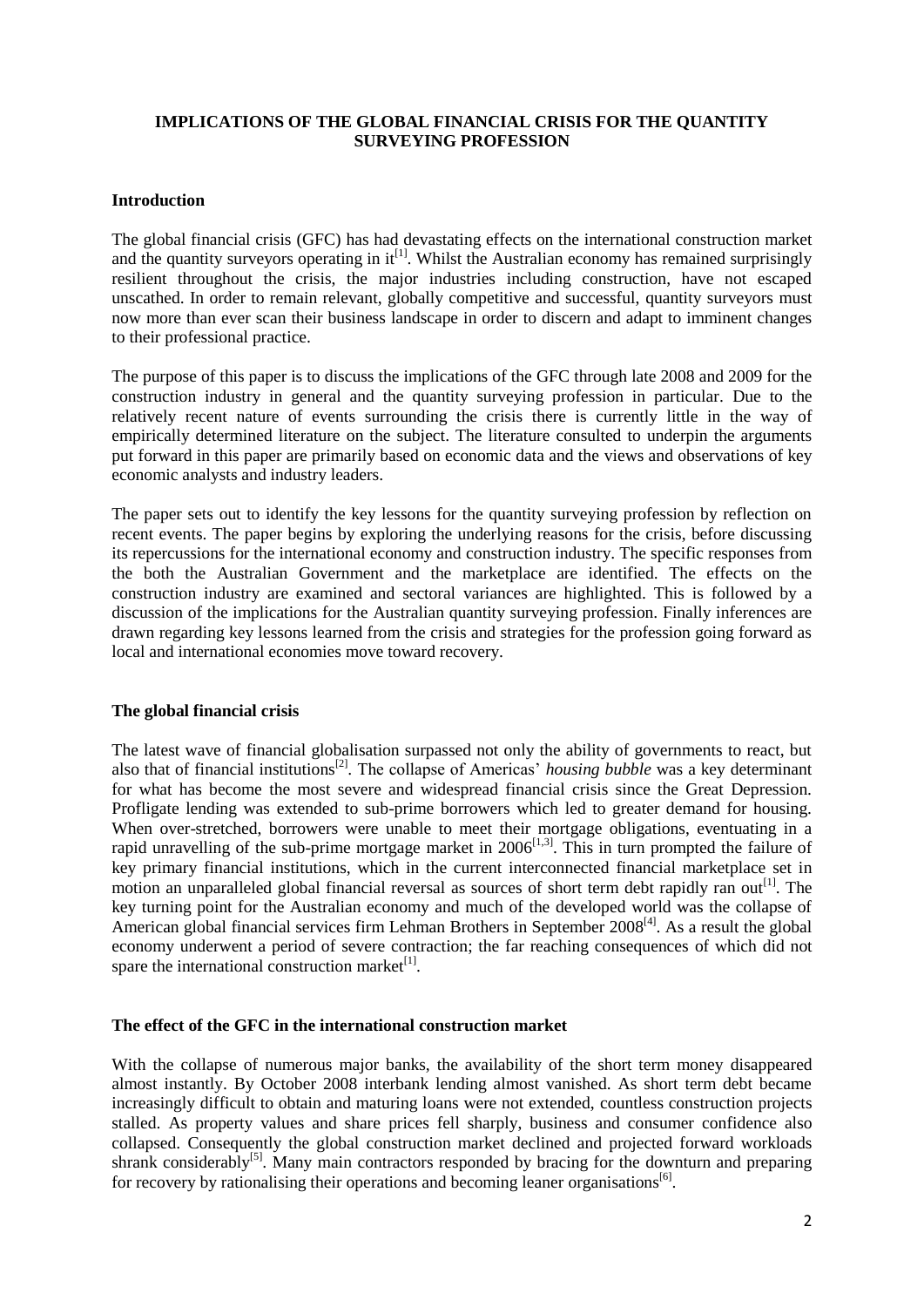In an attempt to stimulate economies, governments worldwide were forced to invest heavily. These stimulus packages typically included major infrastructure works as well as more short term projects to ensure that cash would flow through economies quickly<sup>[5]</sup>. The consensus is that these stimulus packages have been effective in avoiding an even more pronounced downturn. Confidence now appears to be improving, worldwide stock markets are recovering, government stimulated construction works are underway and global finance channels are beginning to flow once more. The bottom of the market and subsequent recovery for most regions is estimated as 2010<sup>[5]</sup>. Global professional services firm KPMG reports on a recently undertaken global construction industry survey which indicates that despite the deepest global recession experienced in over 60 years the industry is now accordingly optimistic about the outlook<sup>[6]</sup>.

#### **Australia's response to the GFC**

Throughout the crisis the Australian economy has fared better than almost every other developed economy; indeed it has succeeded in staving off recession $[4,7]$ . The success of the economy is illustrated in the sustained growth experienced in the first quarter of 2009; a time when all of the G7 states were experiencing significant contractions and only two of 33 developed economies measured reported economic growth $^{[4]}$ .

One of the main enablers for the sustained economic growth was the relative kerbing of escalating unemployment, which despite all economic forecast managed to remain below 6 percent<sup>[7]</sup>. Australian treasury estimates in 2009 indicated that without the implemented stimulus packages, the unemployment rate may have risen to near 10 percent; stimulus measures are estimated to have provided around 210,000 more jobs<sup>[4]</sup>.

The Australian Government had used infrastructure spending in the past to support the economy. Lessons learnt from those experiences were that in many cases funds were too slow to flow through the economy and much of the infrastructure work was only commencing as the economy was already recovering. As such, the first stimulus package in the order of \$10.4 billion in late 2008 was mainly in the form of cash bonuses that would flow quickly through the economy to individuals<sup>[4]</sup>. Then in February 2009, a stimulus package focusing on quick start midscale infrastructure was released. This package included: \$14.7 billion for education infrastructure, \$6.6 billion on defence and social housing, \$3.9 billion for energy efficiency (much of which is directed toward existing housing stock) \$890 million road, rail and small scale infrastructure, and \$2.7 billion in business investment tax breaks<sup>[4]</sup>. The 2009-2010 budget delivered in May 2009 announced a further \$22 billion package for large-scale infrastructure focusing on land transport, clean energy and education [4,8].

The consensus among analysts is that the government stimulus measures were indeed successful in avoiding disaster. However, the economy, and in particular the financial services sector has undergone significant and lasting change. Due to the difficulty of obtaining funds on the local and international capital markets, the number of independent lenders has reduced significantly. As a result, most industries are struggling with the higher costs of obtaining debt financing. Analysts are agreed that the credit is unlikely to ever be as cheap and easily accessible as it was prior to the crisis<sup>[7]</sup>.

#### **The effect on the Australian construction industry**

The construction industry has felt the impact as much as any other. Reports from the Construction Forecasting Council indicate that the number of lenders providing loans to the construction industry has fallen to around 10 percent of pre-crisis levels<sup>[7]</sup>. However, as outlined above, government stimulus spending has been a welcome relief for the industry. As a result the outlook in Australia is relatively more optimistic than the international aggregate. According to KPMG's survey findings up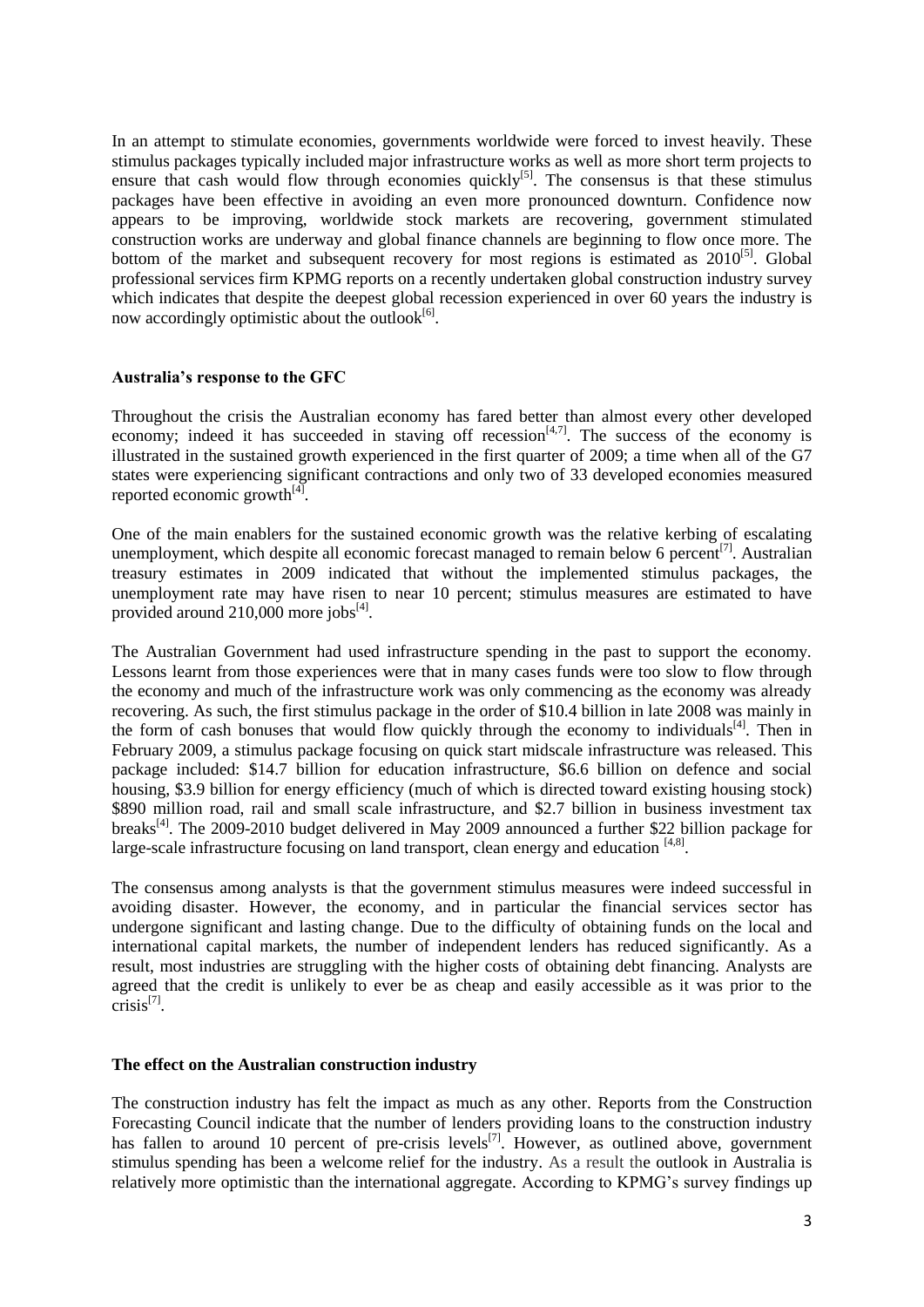to 93 percent of Australian contractors hold the view that government stimulus packages will see an increase in opportunities over the coming 12 month period; compared with global contractors where only 65 percent are as optimistic. Reflecting on the past year half of global respondents indicated that their backlog and profits had increased or stayed the same as in prior years. More than two thirds of Australian respondents achieved or exceeded last year's levels and 75 percent of Australian contractors are expecting to meet or improve on current backlog and profit levels in the coming 12 months. However, indications are that margins on future work will be lower than at present; suggesting that contractors expect to maintain current profit levels by reducing or offsetting their direct costs $^{[6]}$ .

The direct effects of the crisis and corresponding mitigating measures have not impacted consistently across the property sector. The major property sub-sectors have each felt the effects of the crisis differently<sup>[9]</sup>. The long project durations of civil construction projects, has meant the sector has retained its pre crisis workloads for longer. However work is expected to fall off somewhat over the next two years<sup>[7]</sup>. Levels of activity in the non residential building sector are clearly split between publicly and privately funded sub-sectors. Particularly affected by the crisis are the prospects for the construction of office, retail and industrial buildings. Despite the resilience of consumer spending throughout the downturn, retail construction dropped markedly when huge amounts of forward workload were put on hold as investors sobered their profit expectations. Retail building is expected to begin its recovery to return to normal levels around  $2012$  as the positive sentiment returns<sup>[7]</sup>. Industrial property is in oversupply<sup>[9]</sup> and construction is not expected to recover prior to 2012. When it does, the highs experienced in 2008 are not expected to be repeated, as the major rounds of upgrades were completed<sup>[7]</sup>. Office building is not expected to begin recovering before 2012 following its 2008 collapse. Construction activity will remain very low until the profit outlook and credit availability for businesses recovers<sup>[7,9]</sup>. Accommodation construction is expected to remain weak, with no real short term recovery expected until at least 2013. This is due to the reduction in both business travel and foreign and domestic tourism resulting from the crisis itself and the strength of the Australian dollar<sup>[7]</sup>.

However, the outlook for the public funded sectors remains strong, particularly in education and healthcare. Building in the education sector has undergone unprecedented growth, due almost entirely to government stimulus spending on the sector amounting to approximately \$16 billion over three years. Levels of activity are expected to normalise after 2011. Similarly, construction in the health and aged care sectors is expected to remain high due to government spends on new hospitals. The ageing population continues to underpin demand for the aged care sector<sup>[7,9,10]</sup>. The head of Australia's Construction Forecasting Council (CFC) refers to this different state of affairs in the public and private funded sub-sectors as evidence of a *two speed* non-residential building sector. The CFC's latest reviews show building activity in government stimulated sub-sectors increasing, while private spending continues to remain in decline $[11]$ .

In summary, the availability of credit for all industries has severely reduced. Despite risk premiums on credit returning to more normal levels, the reduction in numbers of independent lenders means businesses' ability to obtain debt financing remain heavily constrained. Due to government stimulus spending, in education and healthcare, construction in these sectors is expected to maintain solid growth before levelling off around 2011 to 2012. Conversely office, retail and industrial building, are expected to remain weak until around 2011 to 2012 when tight credit conditions are expected to have relaxed sufficiently<sup>[7,12]</sup>.

## **Implications for the quantity surveying profession**

## *Overview*

The effects of the GFC on the construction industry hold obvious implications for professional groups such as quantity surveyors who derive their income from the industry. This section looks specifically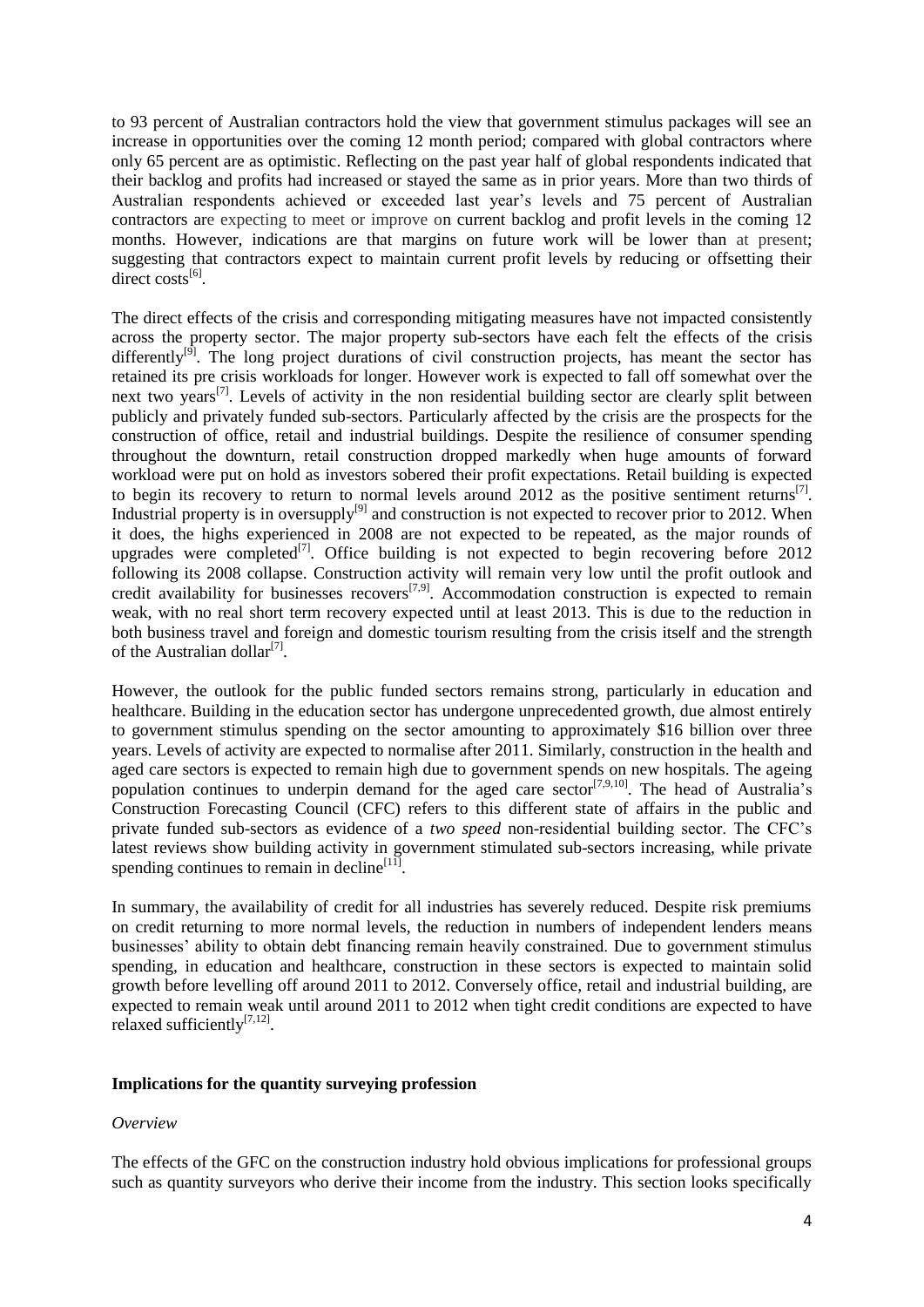at the threats and opportunities emerging from the new business landscape and how they might impact on the Australian quantity surveying profession.

#### *Internationalisation*

As the global economy undergoes major restructuring the traditional polar model of United States' led global financial leadership is replaced with a broader multilateral model<sup>[26]</sup>. This destabilising has brought about new links between nations, evident in the G-20's newfound relevance as the increasingly powerful economies of states such as Russia, China, India, Iran and Brazil impact on the newly formed economic landscape<sup>[14,15]</sup>. Anecdotal evidence suggests that the impact of this new world order is already impacting on Australian quantity surveying organisation. The re-evaluation of international ties may result in local organisations divesting themselves of their partners in traditional economic centres; an example of this is the management buyout of the Australian division of Gleeds in late 2009. Subsequently rebranded as Lucrum, the newly independent business enjoys a strong project network throughout Australia and Asia<sup>[16]</sup>. Conversely, in an attempt to gain a foothold in the lucrative Asian markets, Cyril Sweett has recently acquired Padghams, a consultancy with a presence both in Australia and India, and the Hong Kong based Widnell Ltd<sup>[17]</sup>; demonstrating the increased relevance of Australian quantity surveying organisations as strategic geographical partners for larger multinationals.

### *Human resources*

Surveys in the UK indicate that quantity surveyors are more vulnerable to the effects of the crisis than their professional peers. Whilst there is not clear empirical data to underpin the reasons behind this observation, possible explanations include that quantity surveying firms may be operating with lower margins or may simply have a higher sensitivity toward economic forces and therefore acted quicker and more radically than their counterparts. Internationally, the response from firms has been to reduce exposure to the crisis by downsizing their workforce<sup>[18]</sup>. The sharp falls in the Clarius Skills Index for building and engineering professionals suggests that quantity surveying organisations in Australia may also have been forced to downsize their workforce. The index dropped from 104.1 in late 2008 to 100.8 in early 2009. This indicates that supply of professionals exceeded demand by around 1000; in stark contrast to the previous year's undersupply of nearly 5000 professionals<sup>[9]</sup>. Encouragingly, construction sentiment data from late 2009 shows that staffing levels are again on the rise<sup>[19]</sup>.

## *Dispute resolution services*

The tightening of credit markets and rise in insolvency has lead to an increase in construction disputes. The constrained lending market impacts on the liquidity of clients' funding which is exacerbated when purchasers or tenants default. Principals become more likely to dispute claims for payment. Contractors are increasingly seeking recovery of payment from principals with limited cash, they are also more likely to submit claims for variations, latent conditions and delay costs. The rise in disputes is not expected to be sustained for the full duration of the crisis. Demand for dispute resolution is likely to reduce as the number of projects contracts, principals and contractors liquidate, and as project viabilities start to improve following from the eventual onset of economic recovery<sup>[18,32]</sup>.

## *Sustainability*

The sustainability agenda has suffered. However, sustainability was a core agenda for long enough to have become entrenched in the thinking of clients, designers and other key players<sup>[18]</sup>. According to the KPMG's recent global construction survey, contractors are now of the view that sustainability is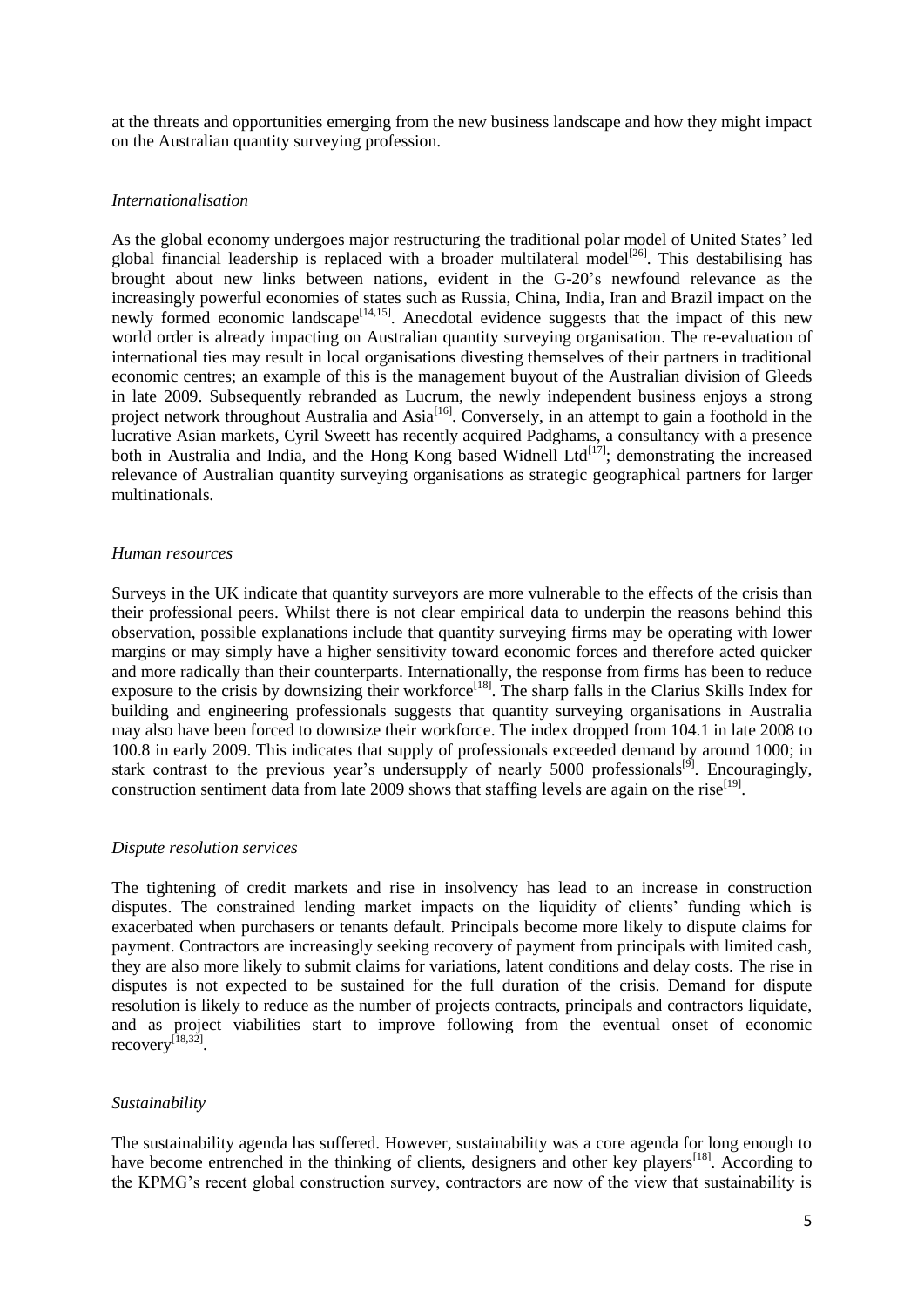no longer seen as a source of a competitive advantage, but rather as a baseline necessity  $[6]$ . Nevertheless, clients are presently unlikely to be as willing to pay premiums for sustainable initiatives as they may have been in the  $past<sup>[18]</sup>$ . Meanwhile, as the threat of climate change remains sustainability regulation is advancing unchecked by the GFC. The National Greenhouse Energy Reporting Scheme (NGERS) is now enacted and the proposed Mandatory Disclosure of Energy Efficiency programme is due to commence this year. There is likely to be more sustainability regulation in the pipeline in response to this increasingly topical issue<sup>[20]</sup>.

#### *Construction business recovery*

An area which has experienced some growth in demand for quantity surveyors in that of construction business recovery. Essentially, this involves the application due diligence principles to partly constructed buildings. This is complicated with the added complexity of contractual disputes surrounding the partially completed project. Projects become cases for construction business recovery services when development stalls and the planned course of action for the sale or disposal of the asset is compromised. This has become a significant fee earner for quantity surveyors operating in particularly depressed markets such as Ireland<sup>[21]</sup>. There is no evidence to say whether there has been a similar rise in demand for such services in Australia.

### *Emphasis on cost bottom line*

Despite the building popularity of triple bottom line accounting<sup>[22]</sup>, the GFC has lent emphasis to the cost aspect of the model evident in the rise of traditional fixed price lump sum tendering<sup>[19]</sup>. Whilst this is a step backwards for social and environmental sustainability, it does present quantity surveyors with an opportunity to showcase their advanced cost management abilities<sup>[18]</sup>.

#### **Key lessons and considerations for the quantity surveying profession**

The GFC and the resultant reactions of markets and governments have had direct impacts on the construction industry and quantity surveyors. The key effects discussed above have highlighted a number of strategy and approaches for the consideration of the quantity surveying profession going forward.

## *Rethink internationalisation*

As the destabilisation of the traditional global economic model brings about newfound emphasis for key G-20 nations such as Russia, China, India, Iran and Brazil, the Australian quantity surveying community must take a close look at where the emphases lay in terms of international ties<sup>[13,14,15,23]</sup>. Movements in the industry indicate that traditional alliances with organisations in western economies may fall be overtaken by new ties throughout the Asia-Pacific region  $[16,17]$ . As investment organisations consider alternative locations for capital investment. Location factoring employed to evaluate the relative cost differences for projects in new geographical regions will need to be developed, likely to necessitate the gathering of new cost data<sup>[24]</sup>. Alternatively, seeking out cooperative local partners, allied to an organisation can assist in deflecting competition from the multinational, whilst the local partner benefits from international knowledge sharing<sup>[25]</sup>.

#### *Industry and sector specialisations*

The GFC has clearly highlighted the need for quantity surveyors to pursue service specialisations covering all of the main construction sectors and sub-sectors. In particular;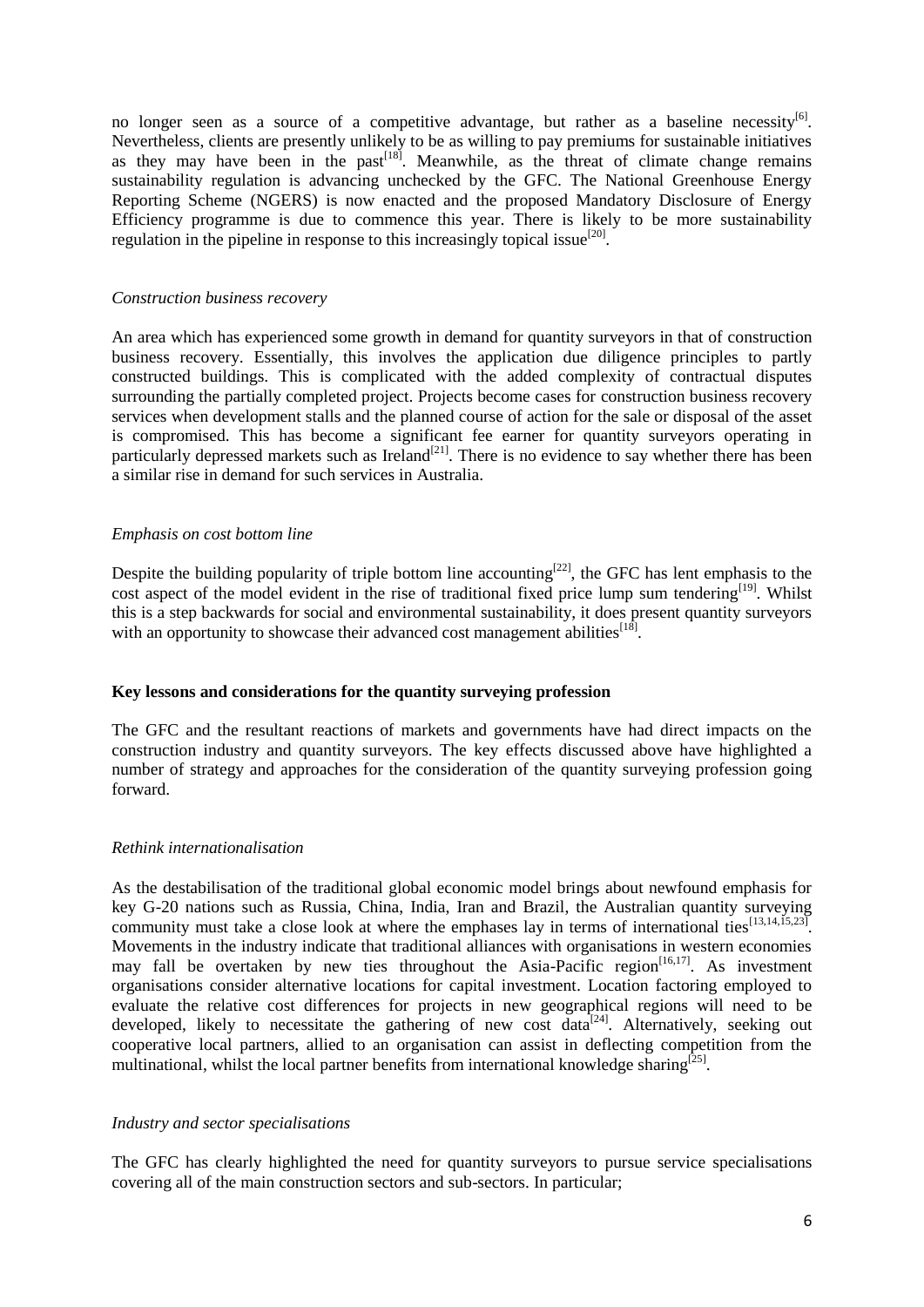- the difference in delivery times between civil construction and building construction projects means that they will react differently to economic cycles,
- civil and building construction are also invested in differently by governments attempting to stimulate economies in a rapid yet sustained fashion,
- the public and private sectors rise have been observed to rise and fall in almost opposing cycles, with the public sector in Australia providing most of the construction activity until the private sector recovers, and,
- further sub-sector variations due to the nature of market forces<sup>[7,9,10,11]</sup>.

Sector diversification is a strategy which the leading global consultants have been quick to implement. EC Harris and Davis Langdon both identify the realigning of service delivery with each of the main construction sectors with specialist possessing the ability to add real value as cornerstones of their global business strategy<sup>[21,23]</sup>.

### *Service diversification*

As the impacts have been felt worldwide, companies have had to re-examine their competitive positioning and the services they offer. Firms which offer diversified services have seen an increase in existing building and property services such as building and land surveying<sup>[18]</sup>. A breadth and depth of service capability relevant to the market which allows for innovation is penultimate<sup>[23]</sup>. Key areas which have demonstrated resilience or even growth in the face of market downturn include;

- sustainability services boosted by continued legislating<sup>[6,20]</sup>,
- dispute resolution services due to the rise in dispute as a result of the increased financial pressures on all parties to a construction contract<sup>[18,32]</sup>,
- cost management services due to the increased emphasis on reducing  $cost^{[18,19,22]}$ , and,
- construction business recovery services required in extreme cases where live projects have stalled<sup>[21]</sup>.

#### *Drive for innovation*

To be effective in new key international markets, firms must adapt to offer innovative value added services<sup>[27]</sup>. The profession must rethink traditional practices to involve technological advances that are better aligned to the new challenges. Successful change management will be critical to enable practices to adapt to the new socio-cultural, political, legal and environmental exposure, as preparations are made to take practices offshore<sup>[26]</sup>.

#### *Focus on value rather than cost*

The increased relevance lent to the *more for less* agenda has reiterated the need to re-examine project alternatives. Whilst there is an instinctive reaction to simply reduce prices, the smarter alternative is to develop a deeper understanding of clients' objectives and to work with them to achieve the required outcomes. With the reduced availability to funds, sophisticated clients are not only seeking to outright reduce costs, but also to make productivity and efficiency improvements. For quantity surveyors, this means broader engagement, specialist insight, and focussing on managing value rather than simply cutting costs. To be effective, practitioners need to develop an understanding of what the client is trying to achieve, and then drive for outcomes that meet client objectives. Clients are showing interest in joint ventures and other forms of collaboration, in some cases even co-investment. They are looking for more performance-driven, long-term collaborative relationships with consultants who can demonstrate the ability to understand their needs. In order to meet this need, quantity surveyors must continue to diligently work toward focussing on long term value rather than just short term cost<sup>[28]</sup>.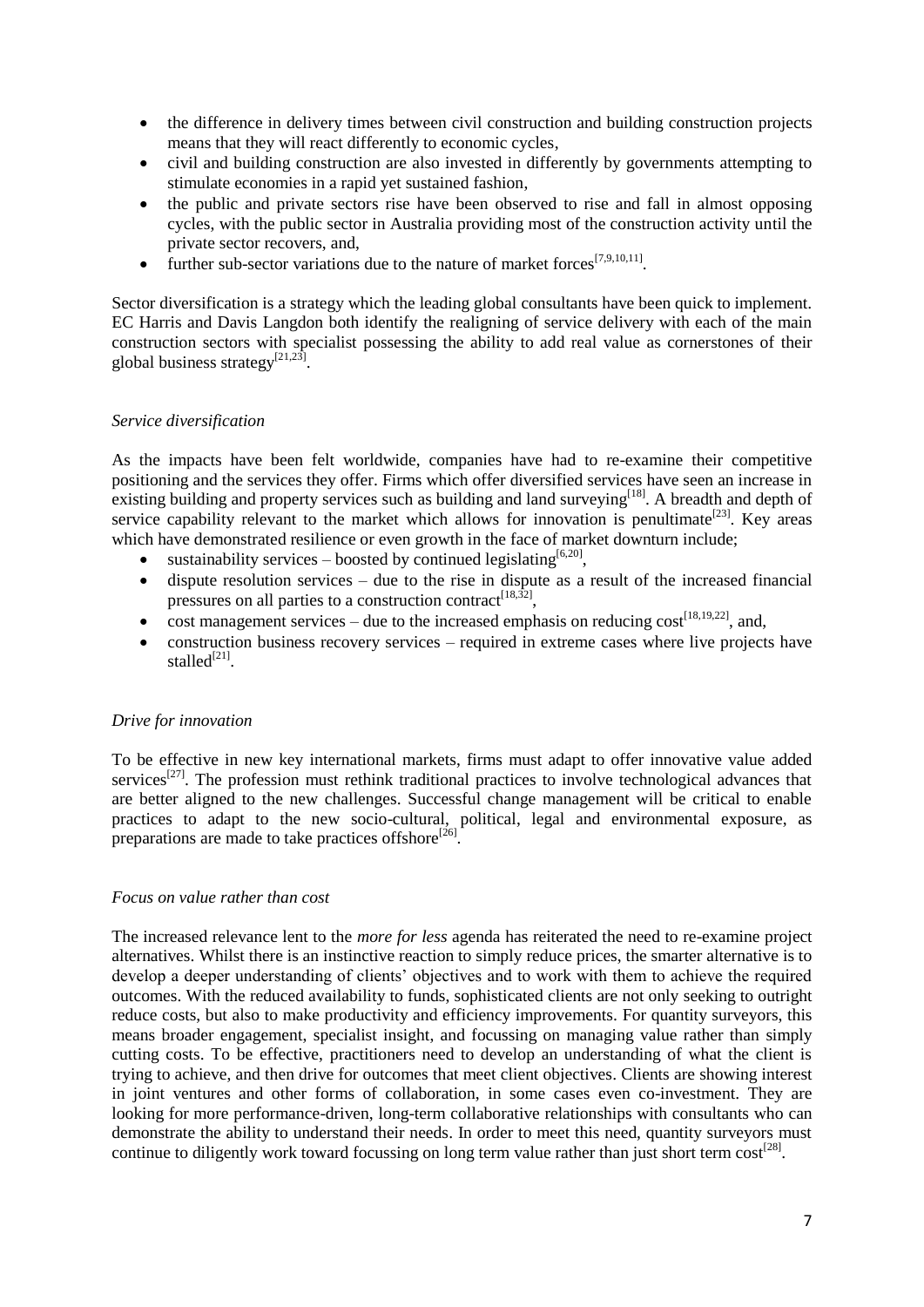## *International standards of best practice*

The onset of the global financial crisis has undoubtedly prompted greater demand for transparency from regulators and investors alike. Investors are demanding to know where their funds are being allocated. Investors want transparency of returns and debt financing<sup>[20]</sup> and this demand carries through to the allocation and management of construction expenditures. Creating international standards for cost data architectures would allow cost information at all levels to be understood and transferred worldwide, ensuring investor confidence<sup>[29]</sup>. Similar standardisation has recently been successfully adopted in accountancy. International financial reporting standards have been adopted as the primary generally accepted accounting principles (GAAP) by domestic listed and unlisted companies for external financial reporting in Australia, New Zealand, Singapore and Hong Kong among others<sup>[30]</sup>. Similar moves by the international quantity surveying community would assist greatly in encouraging investor confidence back to the construction sectors<sup>[31]</sup>.

### *Investment in human capital*

Although organisations have felt the pressure to reduce their operational costs, in the knowledge based quantity surveying profession, the right human capital is the ultimate resource. Retaining the right knowledge skills and experience are crucial for when the industry makes its recovery<sup>[6]</sup>.

## **Conclusions**

This paper has presented a review of the recent global financial crisis and its effects on the construction industry and the quantity surveying profession in particular. The collapse of the American sub-prime mortgage market is identified as the underlying cause of the crisis. The ensuing repercussions are traced through the global economy. The rapid exhaustion of short term debt followed by plunges in shares and property values, ultimately led to a near synchronised global downturn in construction activity.

The Australian Government acted expeditiously in releasing a series of stimulus packages aimed at injecting cash into the local economy. The investment of funds into midscale infrastructure had the effect of creating *two speed* building sector where activity in some publicly foundered subsectors reached record highs while the major private building markets remain dormant. An optimistic outlook is returning to the market and employment levels are again on the rise. The main private sectors are expected to recover around 2011 to 2012.

Quantity surveyors have experienced a number of resultant changes to their business landscape. Other than the fall in demand for construction related services, the complex economic environment has presented a number of threats and opportunities. These impacts have presented a number of key lessons for the profession to consider on the road to recovery. Quantity surveying organisations are urged rethink international ties in line with emerging international centres of economic significance, particularly throughout the Asia region. The obvious need for organisations to diversify their service offering to encompass all the major property sectors was highlighted. The same argument applies to extending building construction services to the civil construction industry. The diversification of services should also consider those which have been demanded in the recent downturn, namely: dispute resolution, construction business recovery, sustainability, and even traditional cost control services. The profession is urged to remember to drive for innovation and to proactively seek out and exploit avenues for adding real value for clients. The importance of retaining the right skills and experience in anticipation of economic recovery is reiterated. Finally, the renewed argument for the development of international best practice standards is summarised.

*Word count: 3917 (excluding abstract and references)*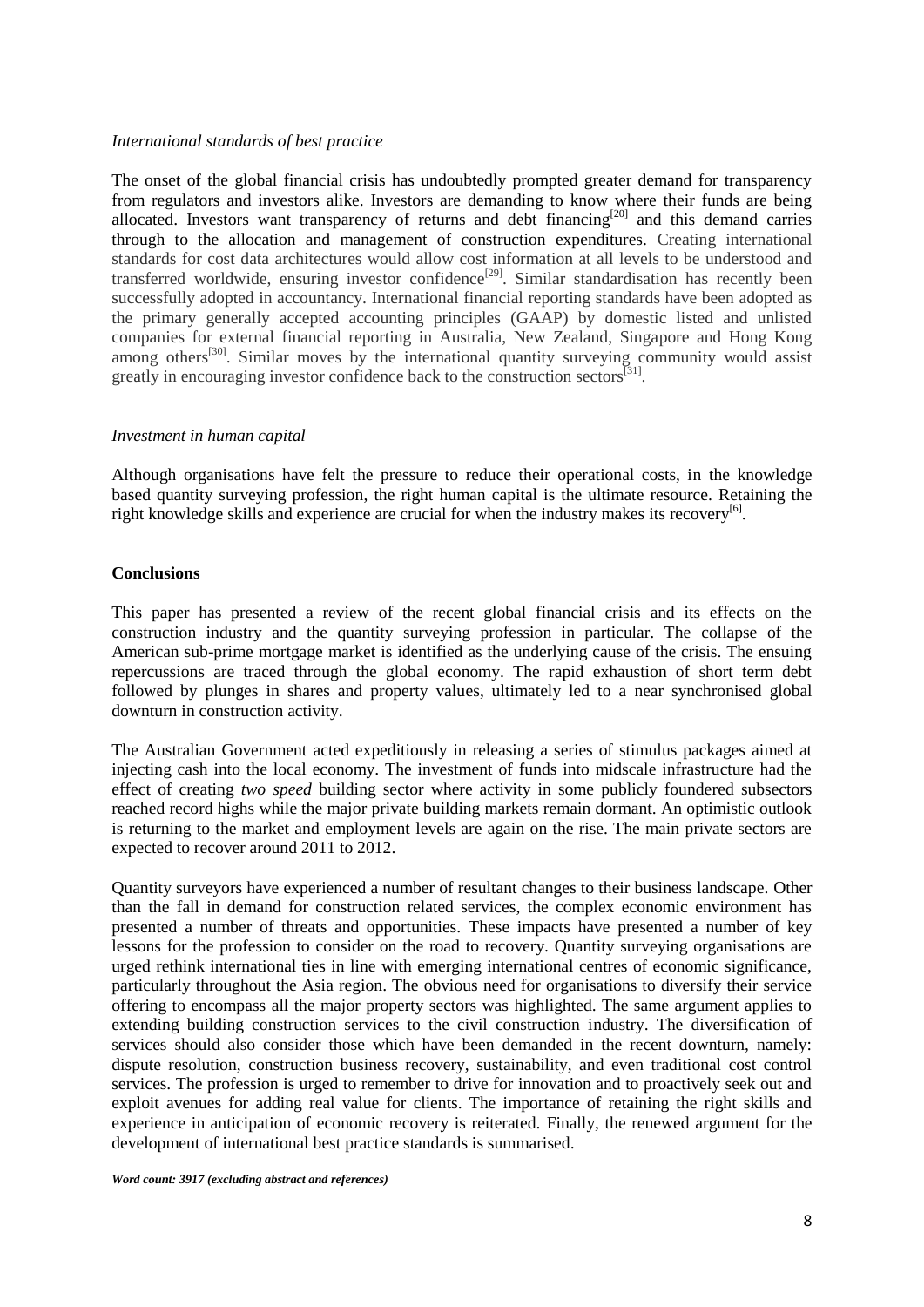# **References**

- 1. Cox, W. (2008, October 28). Root causes of the financial crisis: a primer. *New Geography.*  Retrieved April 29, 2009, from http://www.newgeography.com/content/00369-root-causesfinancial-crisis-a-primer
- 2. James, H. (2009). Globalization comes and goes. Right now, it's going. *McKinsey & Company*. Retrieved April 18, 2009, from http://whatmatters.mckinseydigital.com/
- 3. (n.d.). Defending Australia from the financial crisis? *Centre for Policy Development Systems*. Retrieved March 1, 2010, from http://cpds.apana.org.au/Teams/Articles/Fortress.htm
- 4. Kennedy, S. (2009, June 24). *Australia's response to the global financial crisis*. A speech to Australia Israel Leadership Forum. Retrieved March 1, 2010, from http://www.treasury.gov.au/contentitem.asp?NavId=008&ContentID=1576
- 5. International Construction Cost Survey 2009. *Turner and Townsend*.
- 6. Gatt, S. (2009, Dec 16). Construction industry navigating the storm: KPMG. *PropertyOz*. Retrieved March 13, 2010, from http://www.propertyoz.com.au/wa/Article/NewsDetail.aspx?p=16&id=2468
- 7. (2010). Summary. *Construction Forecasting Council*. Retrieved March 14, 2010, from http://www.cfc.acif.com.au/summary.asp
- 8. (2009, May 12). 2009-10 Budget Supporting jobs now by investing in our future. *Treasurer of the Commonwealth of Australia*. Retrieved 15 March, 2009, from http://www.treasurer.gov.au/DisplayDocs.aspx?doc=pressreleases/2009/068.htm&pageID=00 3&min=wms&Year=&DocType=0
- 9. (2009, May 19). Demand for building and engineering professionals slumps. *Construction Contractor.* Retrieved March 13, 2010, from http://www.constructioncontractor.com.au/Article/Demand-for-building-and-engineeringprofessionals-slumps/481880.aspx
- 10. (n.d.) Education. *Nation Building Economic Stimulus Plan*. Retrieved March 15, 2009, from http://www.economicstimulusplan.gov.au/education/pages/default.aspx
- 11. (2009, June 23) "Two-speed" building sector as government spending holds firm while private spending plummets. *Construction Forecasting Council*. Retrieved March 13, 2010, from http://www.cfc.acif.com.au/News-Detail.asp?NewsID=102
- 12. Gelber, F. (2009, December 2). Future gazing. *PropertyOz*. Retrieved March 14, 2010, from http://www.propertyoz.com.au/Profiles/ProfileDetail.aspx?pid=38
- 13. Gerson Lehrman Group (2008). *Global crisis has global repercussions*, Retrieved October 13, 2008, from http://www.glgroup.com/
- 14. Naím, M. (2009). There's a lot more than finance and trade binding the world together. *McKinsey & Company*. Retrieved April 18, 2009, from http://whatmatters.mckinseydigital.com/
- 15. (2009). Assessing the impact of the current financial and economic crisis on global FDI flows. *United Nations Conference on Trade and Environment.* Retrieved April 20, 2009, from http://www.unctad.org/Templates/Page.asp?intItemID=4712&lang=1
- 16. (2009, November 4). Local management team buys out Gleeds Australia. *Construction Contractor*. Retrieved March 13, 2010, from http://www.constructioncontractor.com.au/Article/Local-management-team-buys-out-Gleeds-Australia/504369.aspx
- 17. (2010, March 2). Cyril Sweett Buys Indian and Australian Consultant. *QSi Magazine*. Retrieved March 15, 2010 from<http://www.theqsi.co.uk/news.asp>
- 18. (2009, April 30). Quantity surveyors and the credit crunch. *Construction Contractor.* Retrieved March 1, 2010, from http://www.constructioncontractor.com.au/article/Quantitysurveyors-and-the-credit-crunch/479142.aspx
- 19. (2009, September). Construction sentiment monitor. *Davis Langdon*
- 20. Neville, J. (2010. January 28). Cleaning up after the crisis. *Property Oz.* Retrieved March 13, 2009, from http://www.propertyoz.com.au/Article/NewsDetail.aspx?id=&mid=1642